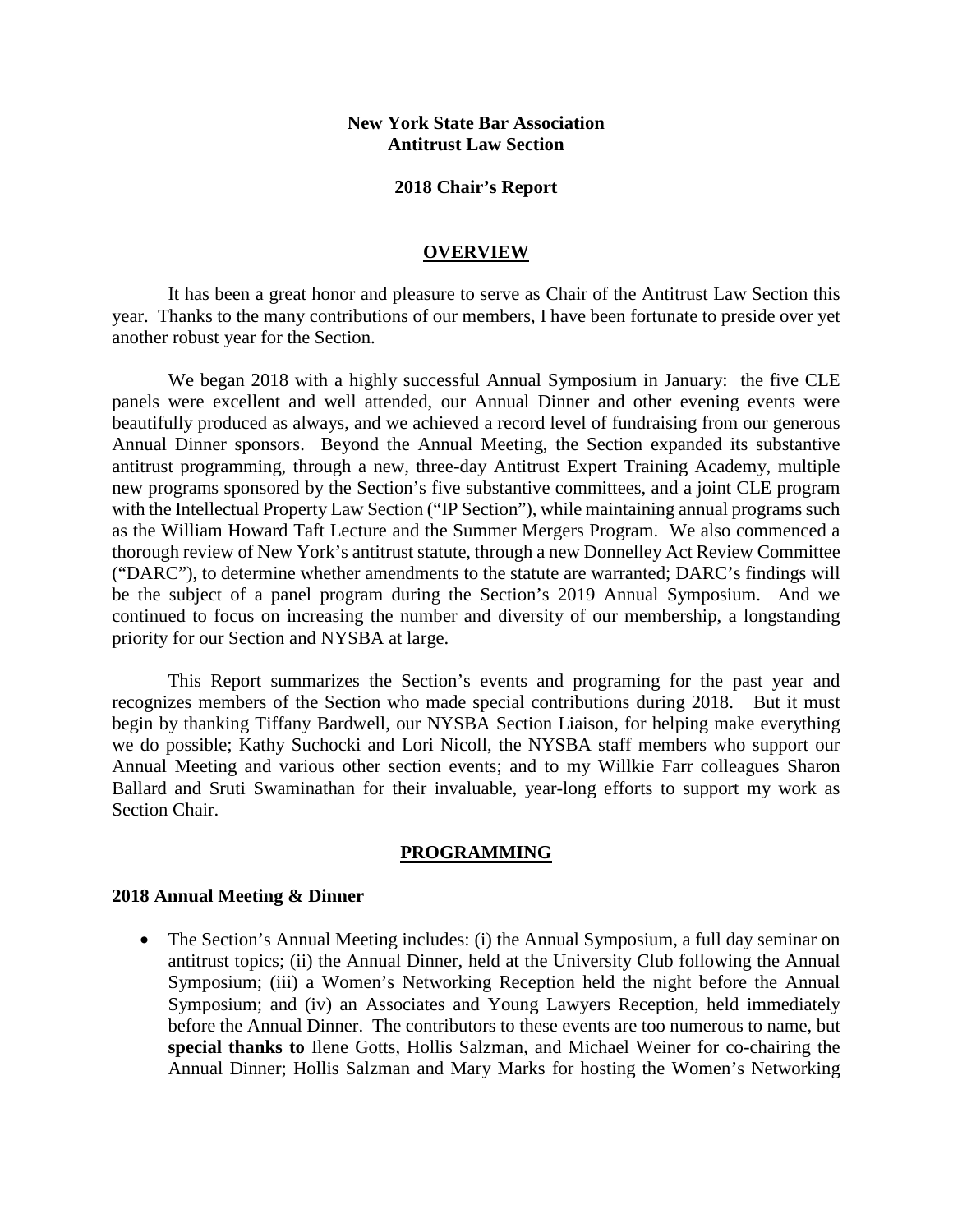Reception and moderating the panel discussion at the event; and to Shoshana Speiser and Erica Weisgerber for coordinating the Associates and Young Lawyers Reception.

- The Annual Symposium featured five excellent panels:
	- **"** ["Antitrust Developments in 2017: The Year in Review,](https://www.nysba.org/WorkArea/DownloadAsset.aspx?id=87129)" moderated by Elai Katz, and featuring Suzanne Wachsstock and Professor Harry First;
	- **"Criminal Practice: Recent Leniency Developments in North America,"** moderated by Stephen J. McCahey, and featuring Marvin N. Price, Ann Salvatore, Adam C. Hemlock, and Seth C. Farber;
	- **["Role of Market Power in the Digital Economy,](https://www.nysba.org/WorkArea/DownloadAsset.aspx?id=87130)"** moderated by Eric Hochstadt and Kellie Lerner, and featuring Nicholas Gaglio, Patrick J. DeGraba, and Professor Rosa Abrantes-Metz;
	- **"Practical Issues in Counseling at the Intersection of IP and Antitrust,"** moderated by Rebecca Kirk Fair, and featuring Melissa Scanlan, Alexander Long, and Renata B. Hesse; and
	- **"If at First You Don't Succeed...Evolving Approaches to Health Care Mergers**," moderated by Christine White, and featuring Lisl J. Dunlop, Dr. Subramaniam Ramanarayanan, and Jared Nagley.

**Thanks to** all of the Executive Committee members and other Section members who helped organize panels and participated as speakers.

- During the Annual Dinner, Executive Committee member Harry First presented Professor Edward Cavanagh with the 2018 Lifland Award, which is awarded annually to a distinguished antitrust practitioner in recognition of his or her contributions and accomplishments in the field of antitrust and service to the Section.
- The Dinner's scheduled keynote speaker was Makan Delrahim, Assistant Attorney General, United States Department of Justice, Antitrust Division ("DOJ Antitrust"); Mr. Delrahim was unable to appear due to an illness, so his remarks were read by Andrew Finch, Principal Deputy Assistant Attorney General, DOJ Antitrust.

### **Summer Mergers Program**

- On July 11, 2018, the Section hosted its annual Summer Mergers program on the subject of "Hot Topics in High-Tech Markets," which focused on high-tech mergers generally and explored the role of innovation, serial acquisitions, privacy and data aggregation in assessing the competitive impact of proposed mergers. The program was moderated by Ilene Gotts (Wachtell, Lipton, Rosen & Katz), and the panelists were: Aaron Hoag (Networks and Technology Enforcement Section, DOJ Antitrust); William H. Efron (Director, Northeast Region, Federal Trade Commission ("FTC")); Professor Daniel Sokol (University of Florida School of Law).
- **Thanks to** Ilene Gotts and the Mergers Committee for putting together a fantastic program and to Cornerstone Research for sponsoring the event.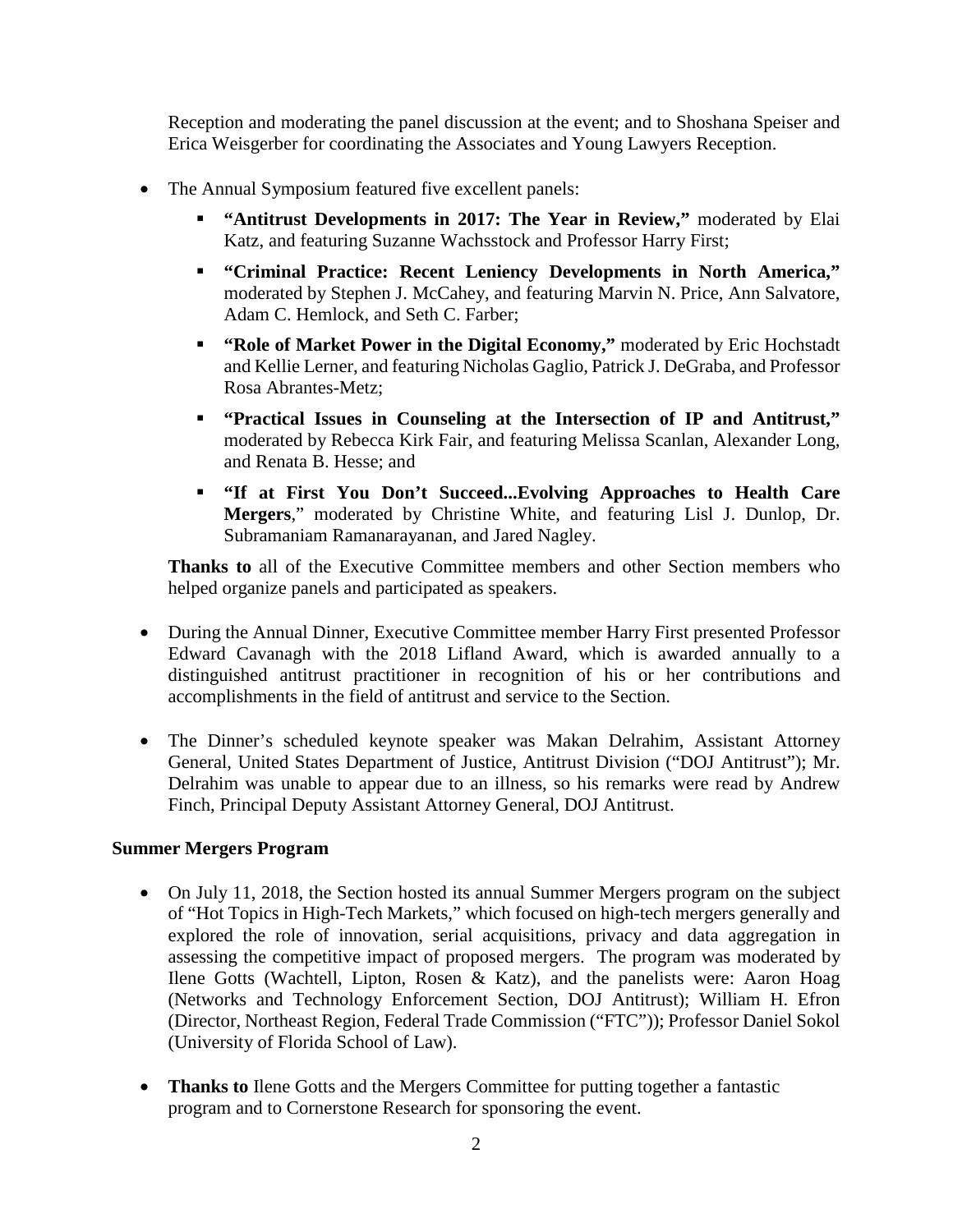### **William Howard Taft Lecture**

- On September 14, 2018, the Section hosted its annual William Howard Taft Lecture, "After Amex: Multi-Sided Markets, Anticompetitive Effects, and the Rule of Reason," which was moderated by Bill Rooney of Willkie Farr & Gallagher, and featured presentations by Professor Herbert Hovenkamp of The University of Pennsylvania Law School and Professor Dennis W. Carlton of The University of Chicago, Booth School of Business. The presenters addressed the legal and economic issues raised in the U.S. Supreme Court's decision in *Ohio v. American Express Co.*, with a particular focus on the Court's treatment of the economics of two-sided markets, and considered how the decision should be understood and applied to future cases.
- **Thanks to** Bill Rooney and his program committee for all of their hard work developing the topic and coordinating the event, and to Professors Hovenkamp and Carlton for their thoughtful analysis. Thanks also to Analysis Group for sponsoring the event.

## **Antitrust Expert Training Academy**

- On October 29-31, 2018, the Section held its first Antitrust Expert Training Academy, an intensive three-day program designed to train newer lawyers on the role of expert economists in antitrust cases, taking and defending depositions of experts, and presenting expert testimony at trial. Participants engaged in multiple rounds of mock depositions and trial examinations of actual economists employed by the economic consulting group Analysis Group, all under the watchful eye of seasoned antitrust litigators — most of them Section members — who volunteered to serve as instructors and judges for the event. The event was a great success; much like last year's Antitrust Trial Training Academy, each of the participants showed marked improvement over the course of the three days and most commented on the particular value of receiving feedback from experienced practitioners.
- **Thanks to** Steve Houck and Abby Rudzin for co-chairing the program; Barbara Hart and Aidan Synnot for serving as program lecturers; Professor Andrew Rossner of Rutgers Law School for designing and facilitating the program; Analysis Group for sponsoring the program and supplying our terrific expert economists; DOJ Antitrust for providing the facilities for the program; and all of the Section members and other lawyers who served as instructors and judges for the program: Lisl Dunlop, Lawrence Fox, Andrew Frackman, Meg Gifford, Bob Hubbard, Jennifer Jones, Eric Lobenfeld, Stacey Mahoney, Peter Malaspina, Stephen McCahey, Richard Menaker, Saul Morgenstern, Edward Moss, Eamon O'Kelly, Jennifer Patterson, Bernard Persky, William Rooney, Laura Shores, Gerald Stein, Eric Stock, Aidan Synnott, Steven Tugander, and Christine White. Thanks also to our terrific NYSBA team for their support of the event.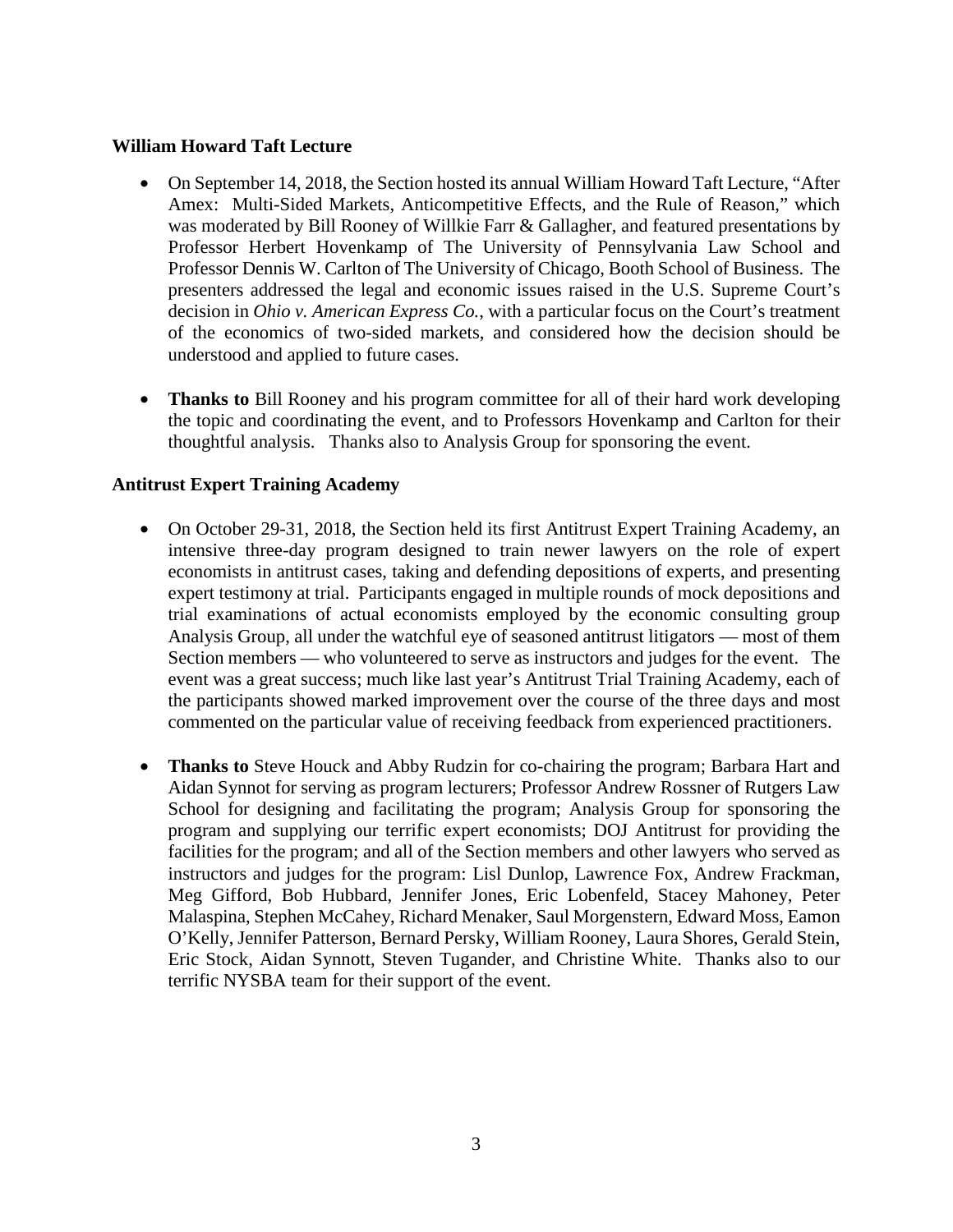### **Joint IP/Antitrust Sections Program**

- On December 4, 2018, the Antitrust Section teamed up with the IP Section to host a program titled "When Can A Trademark Settlement Be Unlawful Collusion? A Discussion Of The FTC's Case Against 1-800-Contacts." The program explored the legal, economic, and policy implications raised by the FTC's decision, following an administrative trial, that settlement agreements resolving 1-800-Contacts' trademark claims against certain competitors unreasonably restrained trade among the parties to the settlements, in violation of Section 5 of the FTC Act. The program was moderated by Eric Stock (Gibson Dunn), and the panelists were: Ted Davis (Kilpatrick Townsend & Stockton); Gerald Stein (Norton Rose Fulbright); Professor Scott Hemphill (NYU School of Law); and Jonathan Lutinski (American Express).
- **Thanks to** Eric Stock and the panelists for putting together a fantastic program and to the leadership of the IP Section for our productive partnership.

# **Monthly Executive Committee Substantive Programs**

- The Section's Executive Committee meets monthly, and each meeting (except for the January meeting, which occurs during the Annual Symposium) concludes with a substantive program that is open to all members of the Section as a benefit of membership.
- **2018 Substantive Programs:** 
	- Consideration of proposed Fairness in Class Action Litigation Act: Erica Weisgerber (Debevoise & Plimpton), John Beisner (Skadden), August Horvath (Foley Hoag), Jodie Williams (Moginrubin), and Randall Ewing (Korein Tillery);
	- Enforcement activities and priorities of the New York office of DOJ Antitrust: Jeffrey Martino (Chief of New York Office of DOJ Antitrust);
	- **Legal and economic issues and recent litigation related to patent assertion entities:** Bob Levinson (Charles River Associates) and Alan Devlin (Latham & Watkins);
	- Use of statistical screens and other empirical analyses to detect antitrust conspiracies, market manipulation, and fraud: Professor Rosa Abrantes-Metz (NYU Stern School of Business);
	- Recent criminal enforcement by the Antitrust Bureau, Office of Attorney General of State of New York ("NYAG Antitrust"): Beau Buffier (Chief of NYAG Antitrust);
	- "The Strategies of Anticompetitive Common Ownership": Professor Scott Hemphill (NYU Law School);
	- Report on work and recommendations of DARC moderated by DARC member Michael Weiner (Dechert) and presented by representatives of the Section's five substantive committees: (i) Cartel and Criminal Practice, (ii) Class Actions, (iii) Coordinated Conduct, (iv) Unilateral Conduct, and (v) Mergers;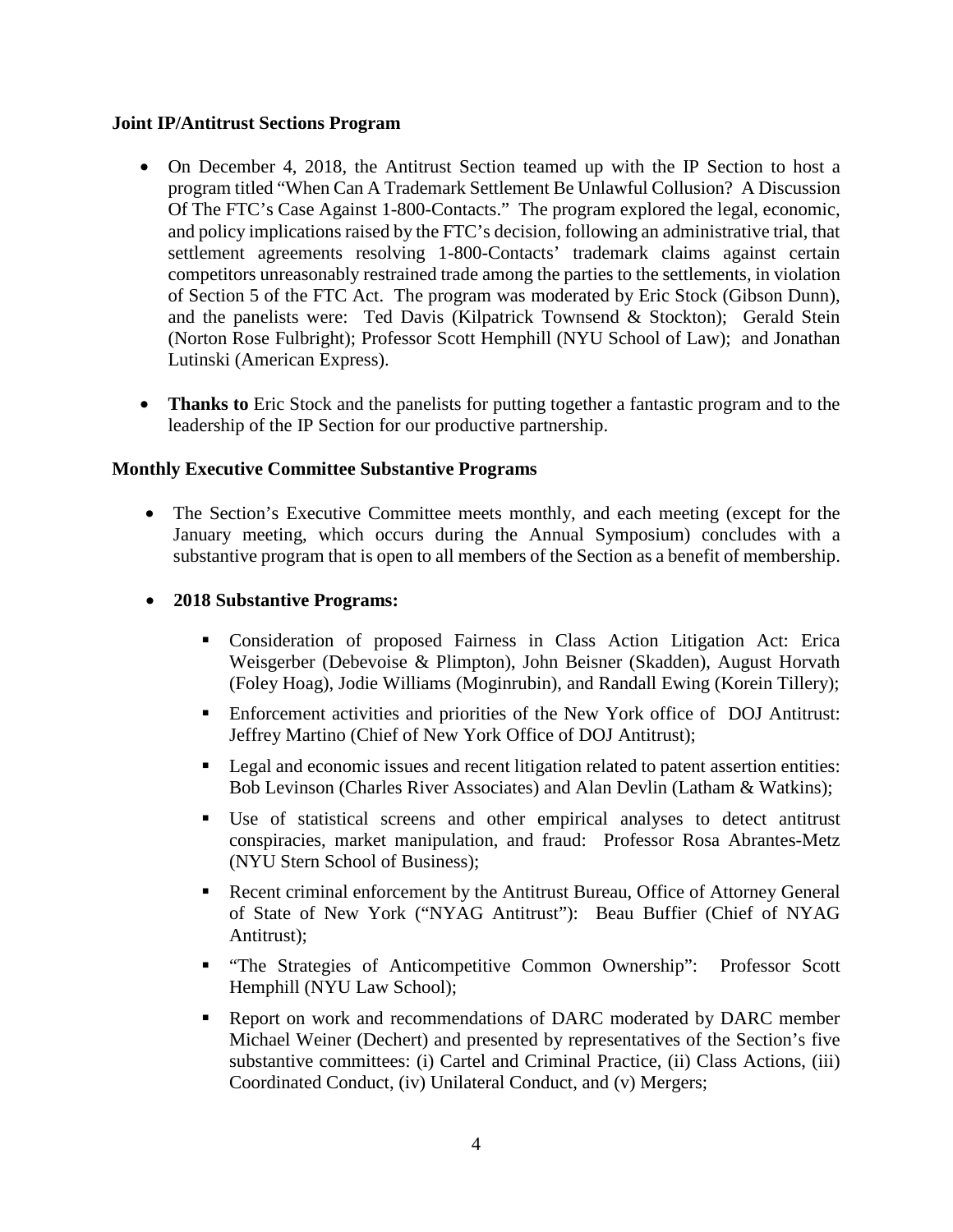- "Anticompetitive Bundling Compared to the Legal Standards": Dr. Graeme Hunter (NERA Economic Consulting); and
- Discussion of *Apple v. Pepper,* a case pending before the U.S. Supreme Court concerning whether buyers of "apps" via Apple's App Store are "direct purchasers" from Apple, within the meaning of the U.S. Supreme Court's decision in *Illinois Brick v. Illinois*: Bob Hubbard (NYAG Antitrust Bureau), Jay Himes (Labaton), and Rich Parker (Gibson Dunn).
- **Thanks to** all of the speakers and to the Executive Committee members who participated in the discussions that help make the monthly substantive programs so valuable.

## **Substantive Committee Programs**

• In 2018, our five substantive committees were extremely productive, hosting numerous programs throughout the year. **Thanks to** each of our Committee Chairs, Vice Chairs, and Executive Committee Liaisons, and to each of the speakers and moderators who participated in the programs listed below.

| rtel & Criminal Practice Committee: |                                                                                                                                                                                                                                                                                                                                                                                                                      |  |
|-------------------------------------|----------------------------------------------------------------------------------------------------------------------------------------------------------------------------------------------------------------------------------------------------------------------------------------------------------------------------------------------------------------------------------------------------------------------|--|
| Leadership                          | Stephen McCahey (Chair)                                                                                                                                                                                                                                                                                                                                                                                              |  |
|                                     | Seth Farber (Vice Chair)                                                                                                                                                                                                                                                                                                                                                                                             |  |
|                                     | Jeff Martino (EC Liaison)                                                                                                                                                                                                                                                                                                                                                                                            |  |
| Programs                            | • Criminal Practice: Recent Leniency Developments in North<br><i>America</i> (Annual Symposium program, described further<br>above)<br>Working for the Enforcers: How to get there and what to<br><i>Expect</i> (June 14, 2018)<br>"No Poach Agreements: What the future Holds." (June 14,<br>п<br>2018)<br>"Your Corporate Client Received a Grand Jury Subpoena:<br>What Should You Do Next?" (September 12, 2018) |  |

# **Cartel & Crim**

# • **Class Action Committee**

| Leadership | Erica Weisgerber (Chair)                           |
|------------|----------------------------------------------------|
|            | Ben Stenberg (Vice Chair)                          |
|            | William Reiss (EC Liaison)                         |
| Programs   | Class Issues in Multi-Sided Markets (May 30, 2018) |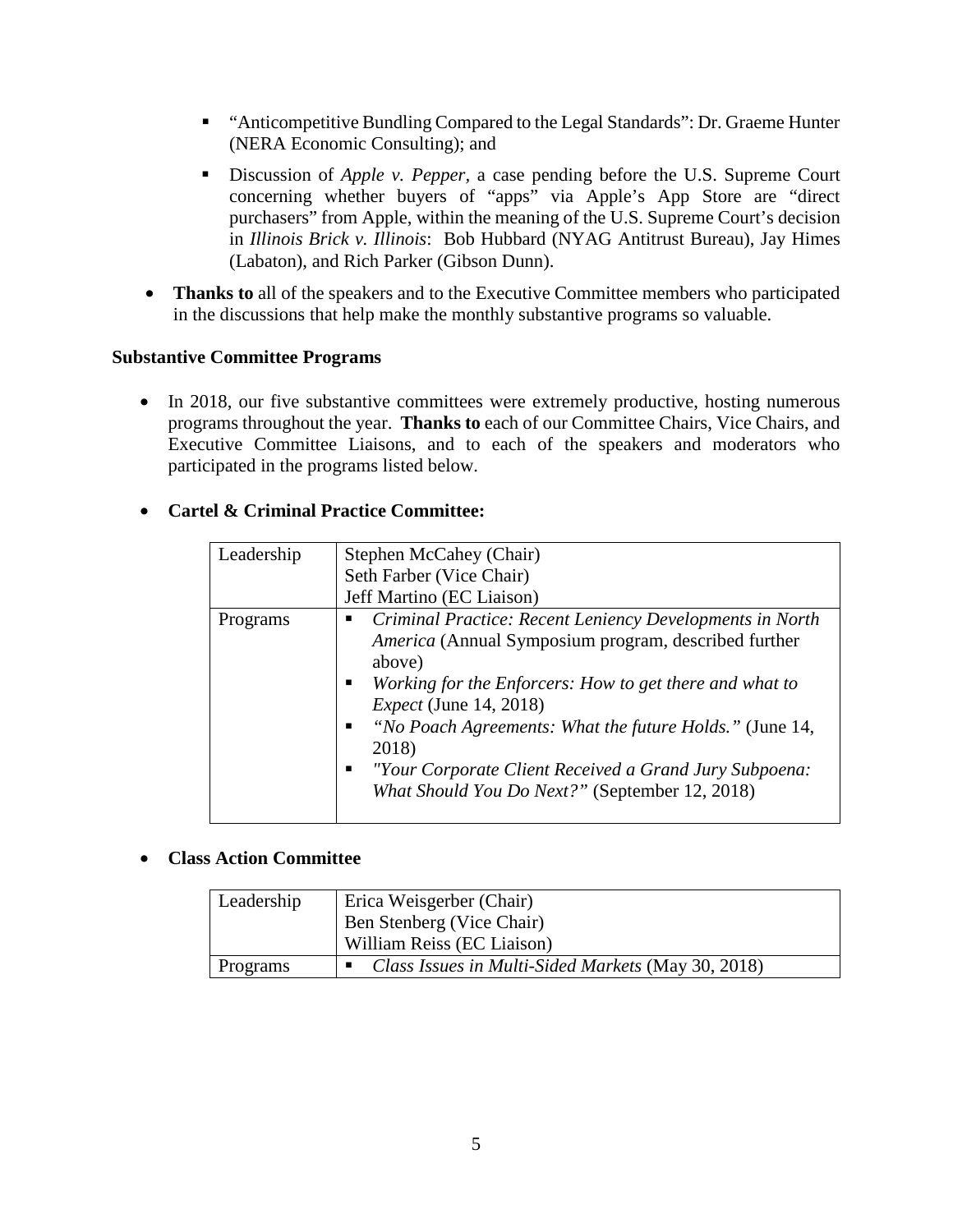# • **Coordinated Conduct Committee**

| Leadership | Michelle Zolnoski (Chair)                                 |
|------------|-----------------------------------------------------------|
|            | Morgan Feder (Vice Chair)                                 |
|            | David Park (EC Liaison)                                   |
| Program    | Antitrust in High Speed: Colluding Through Algorithms and |
|            | Other Technologies (January 8, 2016)                      |

# • **Mergers Committee**

| Leadership | James Goldfeier (Chair)                                    |
|------------|------------------------------------------------------------|
|            | Aleksandr B. Livshits and Puja Patel (Co-Vice Chairs)      |
|            | Michael Jahnke (EC Liaison)                                |
| Programs   | If at First You Don't Succeed Evolving Approaches to       |
|            | Health Care Mergers (Annual Symposium program,             |
|            | described further above)                                   |
|            | The Meaning of HSR Clearance (March 12, 2018)              |
|            | Hard Topics in Antitrust Risk Allocations (April 26, 2018) |
|            | Merger Control in Brazil (October 19, 2018)                |
|            | What M&A Lawyers Want Antitrust Lawyers to Know<br>п       |
|            | (November 1, 2018)                                         |

# • **Unilateral Conduct Committee**

| Leadership | Eric Hochstadt (Chair)                                                                             |
|------------|----------------------------------------------------------------------------------------------------|
|            | Kellie Lerner (Vice Chair)                                                                         |
|            | Robin van der Meulen (EC Liaison)                                                                  |
| Programs   | Role of Market Power in the Digital Economy (Annual<br>Symposium program, described further above) |

# **Donnelly Act Review Committee**

- Numerous members of the Section have collectively devoted hundreds of hours to a detailed review and analysis of the Donnelly Act to (i) identify areas in which the Act may be out of step with federal antitrust law and/or other States' antitrust statues, or otherwise in need of updating; (ii) consider potential amendments to the Act that could address any perceived deficiencies; and (iii) determine if consensus could be reached among the Executive Committee to recommend any such amendments to NYSBA for possible legislative action. This work was delegated to the five substantive committees, which researched key issues and prepared detailed memoranda summarizing their analysis and any recommendations.
- At the October 2018 Executive Committee meeting, representatives of the committees reported on their findings and recommendations, and a robust discussion followed. As a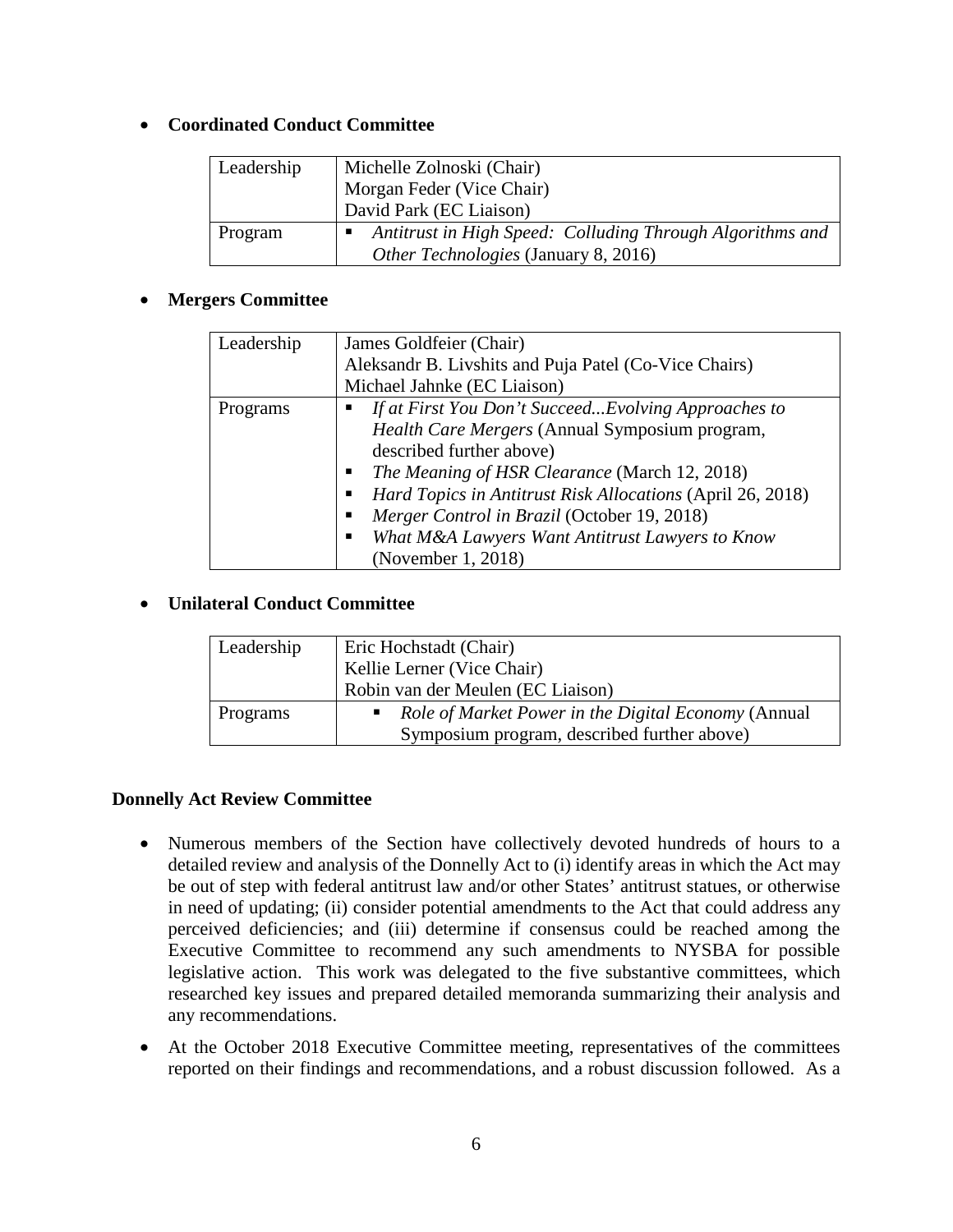next step, several of DARC's findings/recommendations will be the subject of a panel program at the 2019 Annual Symposium on January 17, 2019.

• **Thanks to** Michael Weiner, Bob Hubbard, Jay Himes, Elai Katz, Eric Stock, Harry First, Christine White, Kerin Coughlin and the many representatives of our substantive committees who led and worked on this important initiative**.**

# **OTHER PROGRAMS & EVENTS**

## **Outreach and Social Programs**

- *Smooth Moves*, April 10, 2018 (Wendy Wazsmer)
- *Spring Fling*, May 21, 2018 (Erica Weisgerber & Terri Mazur)
- *Why Antitrust?* June 20, 2018 (Wes Powell)
- See below-referenced diversity-focused outreach programs.

### **Writing Competition**

- Each year, the Section hosts a writing competition for currently-enrolled J.D. or LL.M. students at (i) New York law schools or (ii) if a New York resident, at any ABA-accredited law school outside of New York State. Submissions may be up to 50 pages, and may address any antitrust topic. The winner of the contest receives a cash prize of \$5,000 and publication of the article.
- **Winner:** The winner of the 2018 Antitrust Section Writing Competition was Maxime Fischer-Zernin (NYU Law School), for his article titled "Dynamic Pricing Algorithms As Inhibitors of Tacit Collusion." Mr. Fischer-Zernin has been invited to the 2019 Annual Meeting and Dinner.
- **Thanks to:** Ned Cavanagh for his continued leadership and organization of this program, and to Steve Houck and Steve Edwards for their help reviewing the submissions.

### **Diversity Fellowship Program**

- To promote both diversity and continued antitrust scholarship, the Section offers Diversity Fellowships that allow several law students to spend the summer working on antitrust matters at state and federal antitrust agency offices in New York with the benefit of a \$6,000 stipend.
- **2018 Winners:** Three law students received the fellowship for the summer of 2018: Frances Jennings (NYU Law School) worked at NYAG Antitrust Bureau; Halli Spraggins (Hofstra Law School) worked at DOJ Antitrust in New York; and Christine Yuan (American University Law School) worked at the FTC in New York.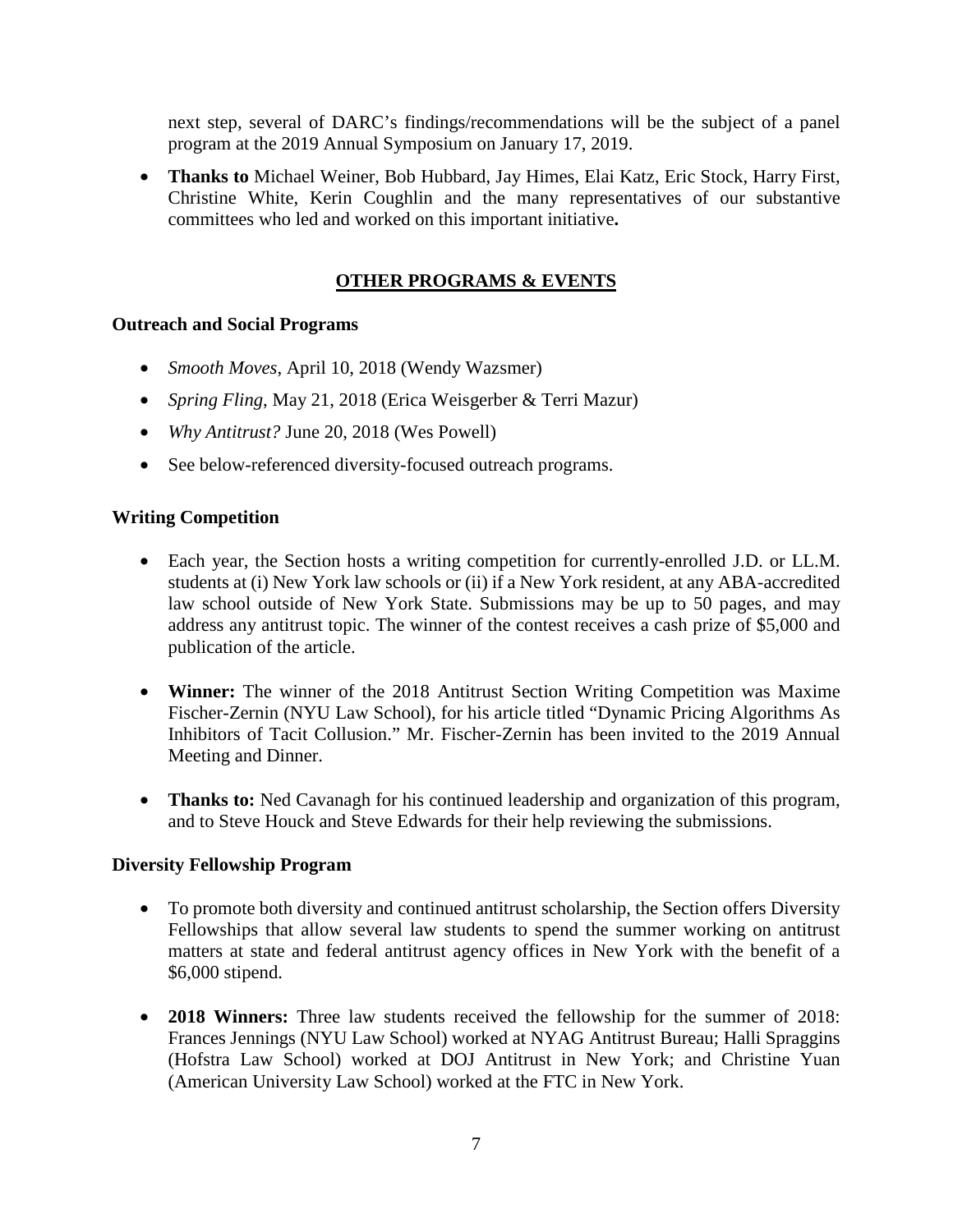- **Second Annual Diversity Fellowship Luncheon:** On June 20, 2018, the Section hosted its Diversity Fellowship Luncheon, which brought together current and former Diversity Fellows for an afternoon of fun and networking. During this lunch, the Section's Diversity Committee took suggestions for the upcoming program and selection process, which has begun for 2019.
- **2019 Applications:** DOJ Antitrust, FTC and NYAG Antitrust have again agreed to take on fellows for the coming summer, and the application process is under way. The Section plans to continue offering up to four fellowships for 2019.
- **Thanks to:** Wendy Waszmer, Nick Gaglio and many other members of the Membership and Diversity Committee and Fellowship Committee for their hard work in leading these programs; to the three antitrust agencies who host and provide invaluable guidance and feedback to our Fellows; to the New York Bar Foundation for serving as the administrator of the Fellowship Program; and to our past Fellows who perform valuable work for their host agencies and give us critical feedback on how to improve the Fellowship application process and program.

## **Diversity Interviewing Workshop**

• On June 20, 2018, the Section held its first workshop to provide training and feedback to law students and lawyers from diverse backgrounds on effective participation in job interviews. **Thanks to** Wendy Wazsmer, Ben Sirota and Puja Patel for their leadership of the Workshop and to Jessica Delbaum, Lisl Dunlop, Stuart Lombardi, Komal Patel, Geralyn Trujillo who volunteered to serve as interviewers.

### **Mentorship Program**

- This was the third year of the Section's Mentorship Program, which was created to provide law students and junior attorneys (those in their first 5 years of practice) with mentors from the antitrust bar (attorneys with 6+ years of experience) who will provide guidance, direction, and advice for pursuing a career in antitrust. The goal of this program is to grow the Section's junior membership. This year, we celebrated the Mentorship Program as part of our *Spring Fling* event referenced above, which was attended by a number of mentors and mentees. The program continues to be successful.
- **Thanks to:** Erica Weisgerber, Terri Mazur, and Michelle Clerkin who continue to lead this program.

# **THE STATE OF THE SECTION**

### **Leadership Planning**

• Section Leadership held its second Leadership Retreat, in which current officers and former Chairs discussed long-range plans and the mission of the Section. (June 25, 2018). **Thanks** especially to all the former Chairs who contributed their time and ideas.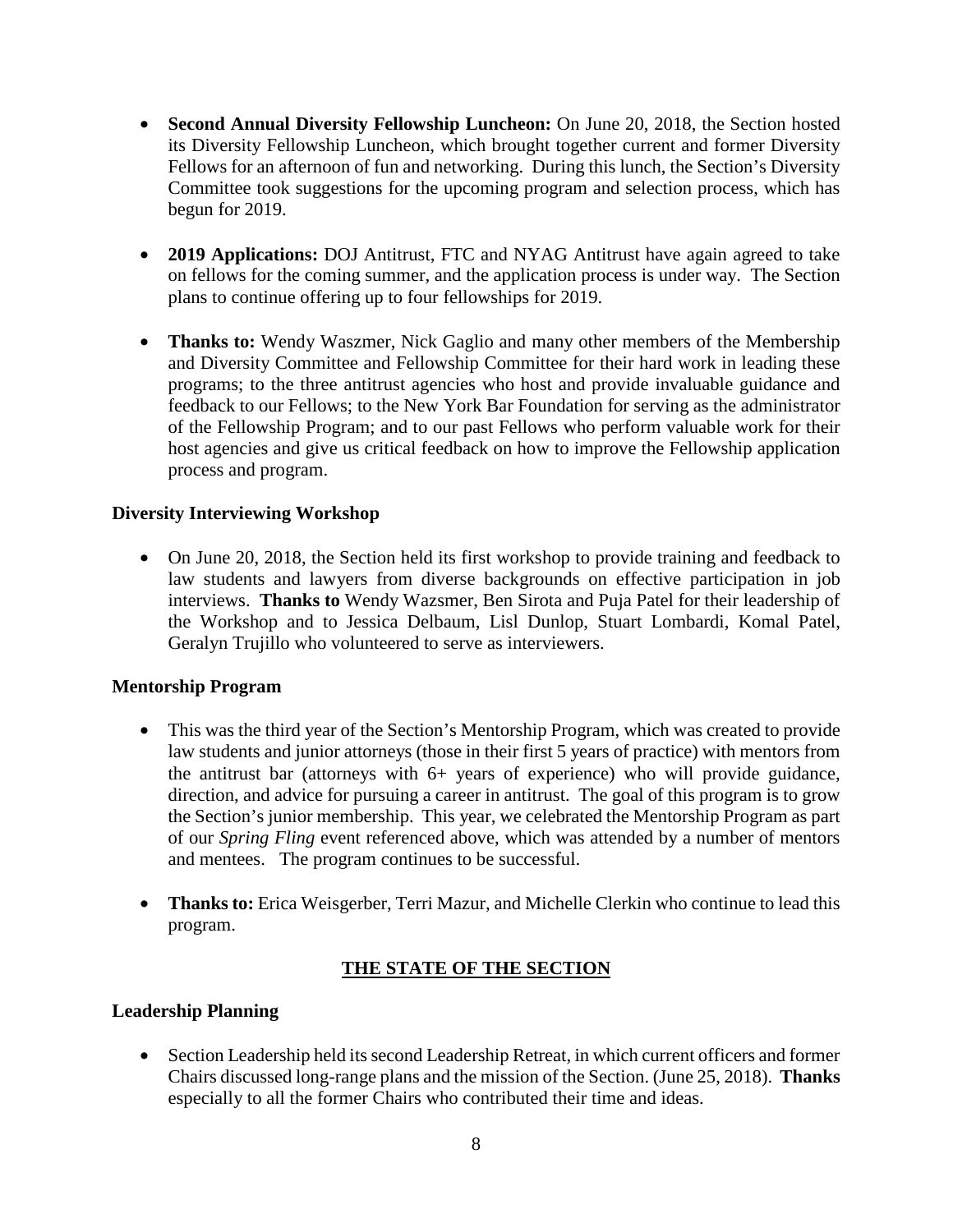### **Finances**

- We began 2018 with the record-breaking financial success of our Annual Dinner Sponsorship program. This was immediately followed by the launch of a new program in which the Section offers our Annual Meeting sponsors the opportunity to sponsor any of five other section events (Spring Fling, Summer Mergers, Trial/Experts Training Academy, Taft Lecture, and Fall Symposium), at a cost of \$2500-\$5000 depending on the event. We received an enthusiastic response to this new program. Despite continuing to expand our program offerings, the Section's surplus is approximately \$200,000, and we expect to maintain a very healthy financial condition for the upcoming year.
- **Thanks to** Elaine Johnston for her outstanding service as Finance Officer for 2018; Ilene Gotts, Hollis Salzman, and Michael Weiner, who lead the Annual Meeting sponsorship drive; Elaine Johnston and Bill Rooney, who jointly designed the new sponsorship program; and each and every Executive Committee member who solicited sponsors.

# **Membership and Diversity**

- Current section membership is 535 (as of  $11/20/18$ ), which is up from last year at this time (520) but less than the two prior years — 557 in 2016 and 544 in 2015.
- The Section is proud of its diversity of membership and its steadfast commitment to increasing the number and diversity of our membership. Our Section has chosen to define "diversity" broadly, which has helped us maintain a constant and vigorous dialogue regarding antitrust law, enforcement, and policy. As a result of the Section's longstanding commitment to diversity:
	- **n** more than 40 percent of the Executive Committee's members are women;
	- the current four-person leadership team (Chair, Vice-Chair, Secretary, and Finance Officer) has gender parity and LGBT representation;
	- the Executive Committee includes LGBT members, African-American and Asian attorneys, lawyers who are within their first ten years of experience, attorneys who practice in upstate New York and outside of New York State, private practitioners from both the defense and plaintiffs' bars, federal and state government antitrust enforcement lawyers, academics, and in-house lawyers from multi-national corporations.
- While there is always room for improvement, we are sensitive to enhancing diversity in the Section in terms gender; LGBT/sexual orientation; age; years of experience in the practice; race/ethnicity; representation of plaintiffs and defendants; employment as outside counsel, in-house counsel, government enforcers, and academics; geographic location of practice (New York City, upstate New York, and international); law students; and attorneys who practice in related fields (such as litigation and white collar).